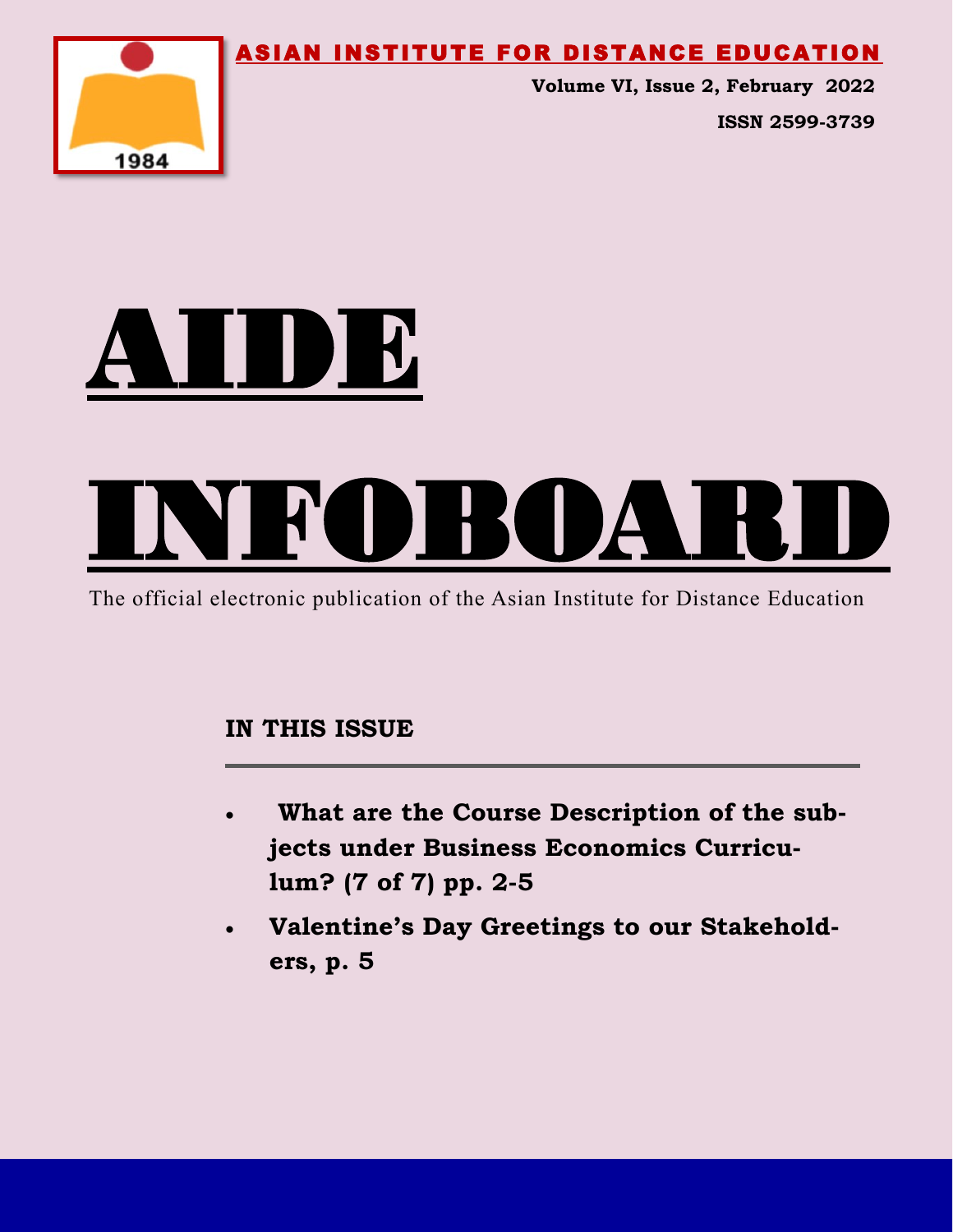**Page 2 Vol. VI, Issue 2, February 2022 ISSN 2599-3739**

## **What are the Course Description of the subjects under Business Economics Curriculum? (7 of 7)**



### *1. ADVANCED MICROECONOMICS*

This course is basically on Advanced Microeconomic Theory and is made up of thirteen units (four modules) covering areas such as fundamental quantitative relationships; General equilibrium and disequilibrium; dynamic equilibrium analysis; Theories of consumer behavior; Production functions: duopoly, oligopoly; bilateral monopoly and monopsony. Other areas include Theories of determination of wages, rent, interest and profit; economic efficiency; and equity; externalities; social and private costs; social welfare functions; theory of the firm; linear programming and applications; theory of distribution; social welfare function; externalities. *See p.3*

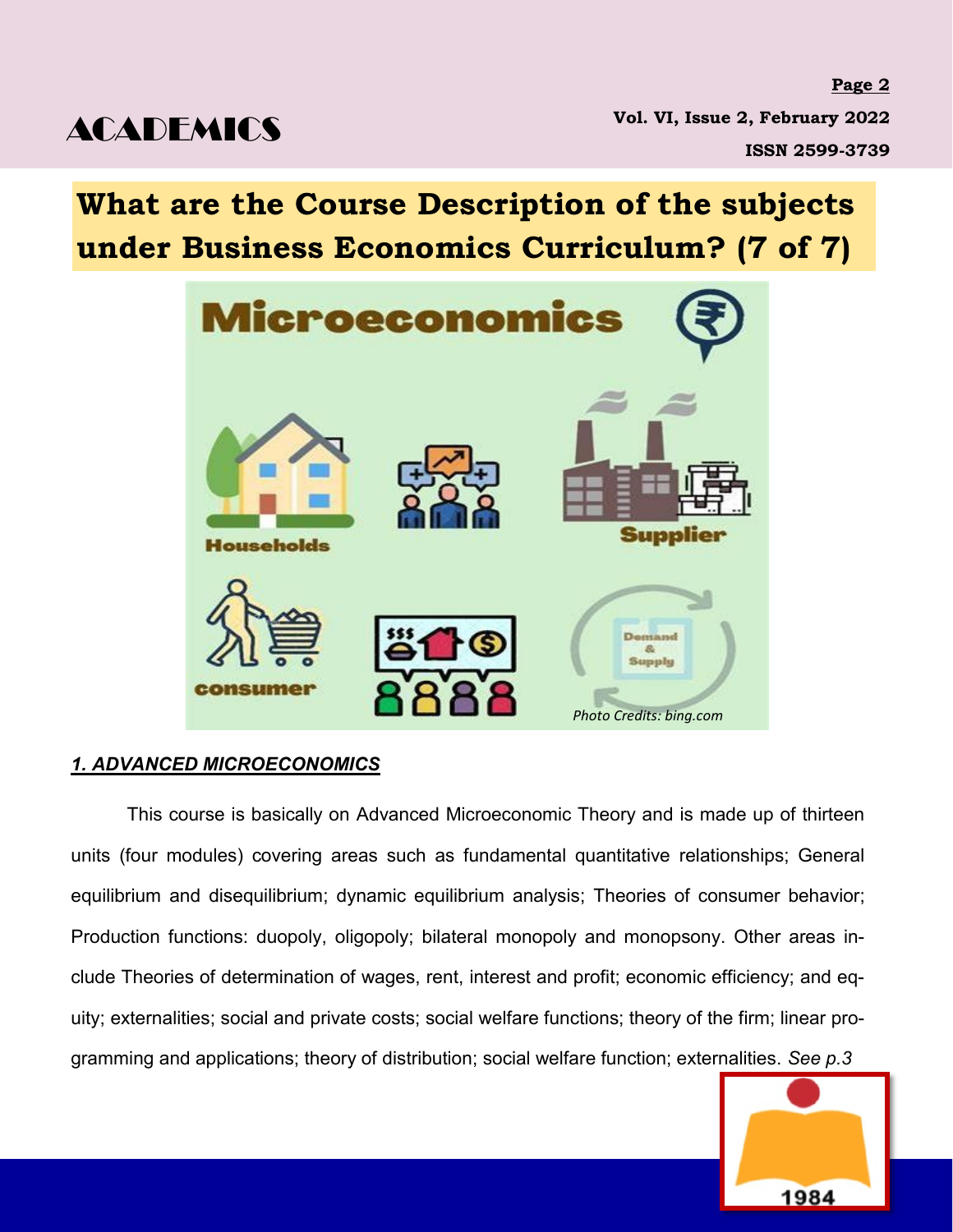# **What are the Course Description of the subjects under Business Economics Curriculum? (7 of 7)**

### · *COURSE OBJECTIVES: (Continued from Page 2)*

Generally, the objective of the course is centered on equipping students with necessary microeconomic theories and knowledge. This will be of great use to you as an economist. Each module in the course material has its own objective(s) which has been clearly stated at the beginning of each module/lessons. It is advisable that you read them before working through the contents. References may be made to them in the course of studying the subject. On the successful completion of the course, you should be able to:

- $\Rightarrow$  Discuss the functional relationship amongst variables
- $\Rightarrow$  Understand the utility analysis
- $\Rightarrow$  Define concepts as it relates to utility, production and market structures
- $\Rightarrow$   $\;\;$  Understand consumer behavior and the relationship between total Utility and marginal utility
- $\Rightarrow$  Understand partial, general dynamic, stable, unstable and neutral equilibrium
- $\Rightarrow$  Be conversant with types of production function, duopolies, bilateral monopoly and monopsony
- $\Rightarrow$  Understand Profit-Maximizing Theories
- $\Rightarrow$  Understand Concept of Theory Distribution
- $\Rightarrow$  Understand the meaning and application of Cost Benefit Analysis

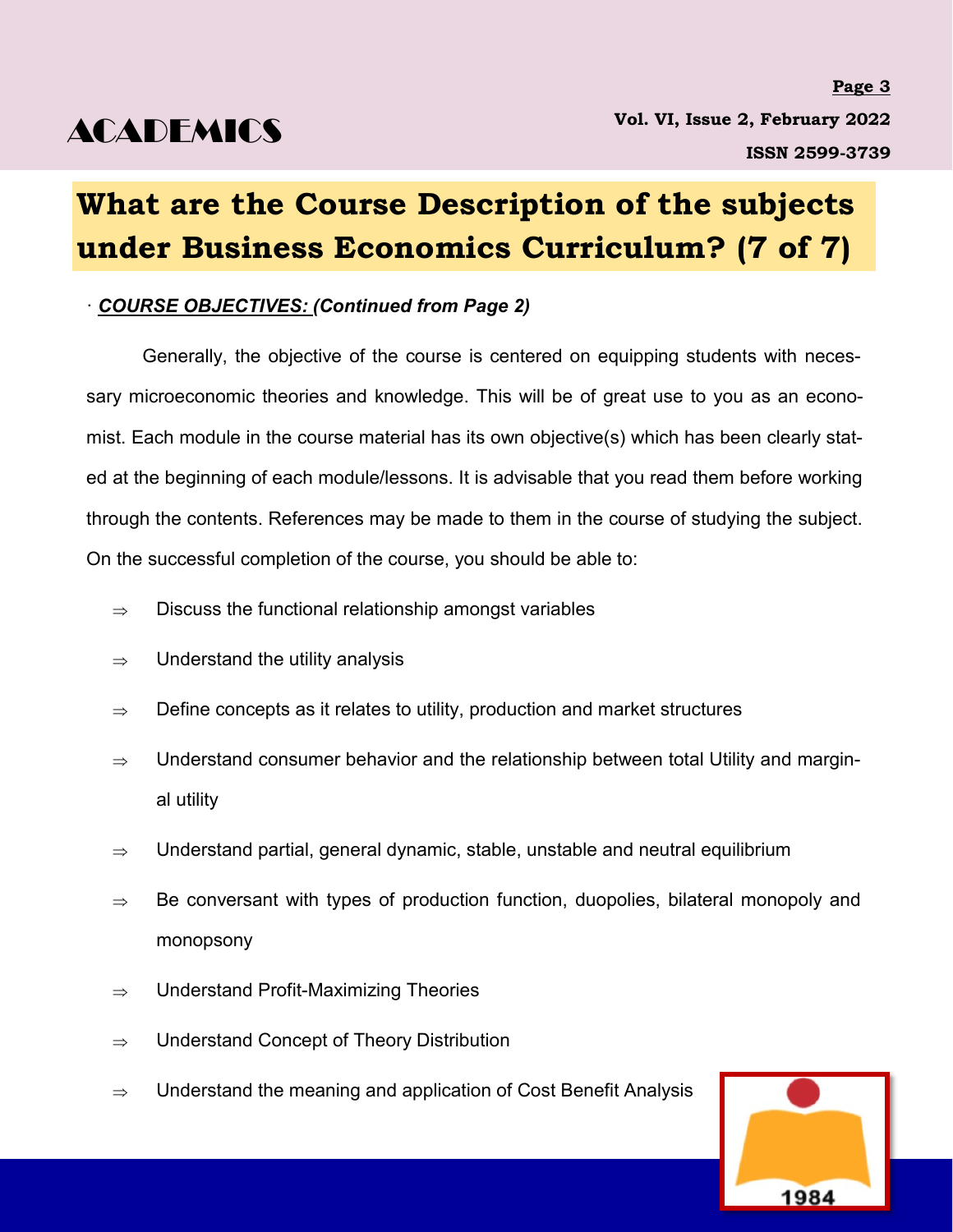**Page 4 Page 4 Vol. VI, Issue 2, February 2022 ISSN 2599-3739 ISSN 2599-3739**

## **What are the Course Description of the subjects under Business Economics Curriculum? (7 of 7)**



### AIDE INC. INFO BOARD

#### **EDITORIAL BOARD**

Mrs. Zenaida Villaescusa Dr. Cecilia J. Sabio *Editor-In-Chief* 

Ms. Marichu B. Ebdani Ms. Susan B. Sanders Ms. Juvy C. Bangued, *Editorial Staffs* Veronica Remis *Circulation* 

Volume VI—2022 **ISSN 2599-3739**

### *2. PROJECT DEVELOPMENT MANAGEMENT (PDM)*

This course provides students with an overview of project management, focusing on project initiation and control. A discussion of the different types of projects, the project life cycle as well as the intricacies of defining and monitoring project resources, cost, scope and schedule – through work breakdown structures, the precedence diagramming method and earned value analysis among other tools – is included. *See p. 5*

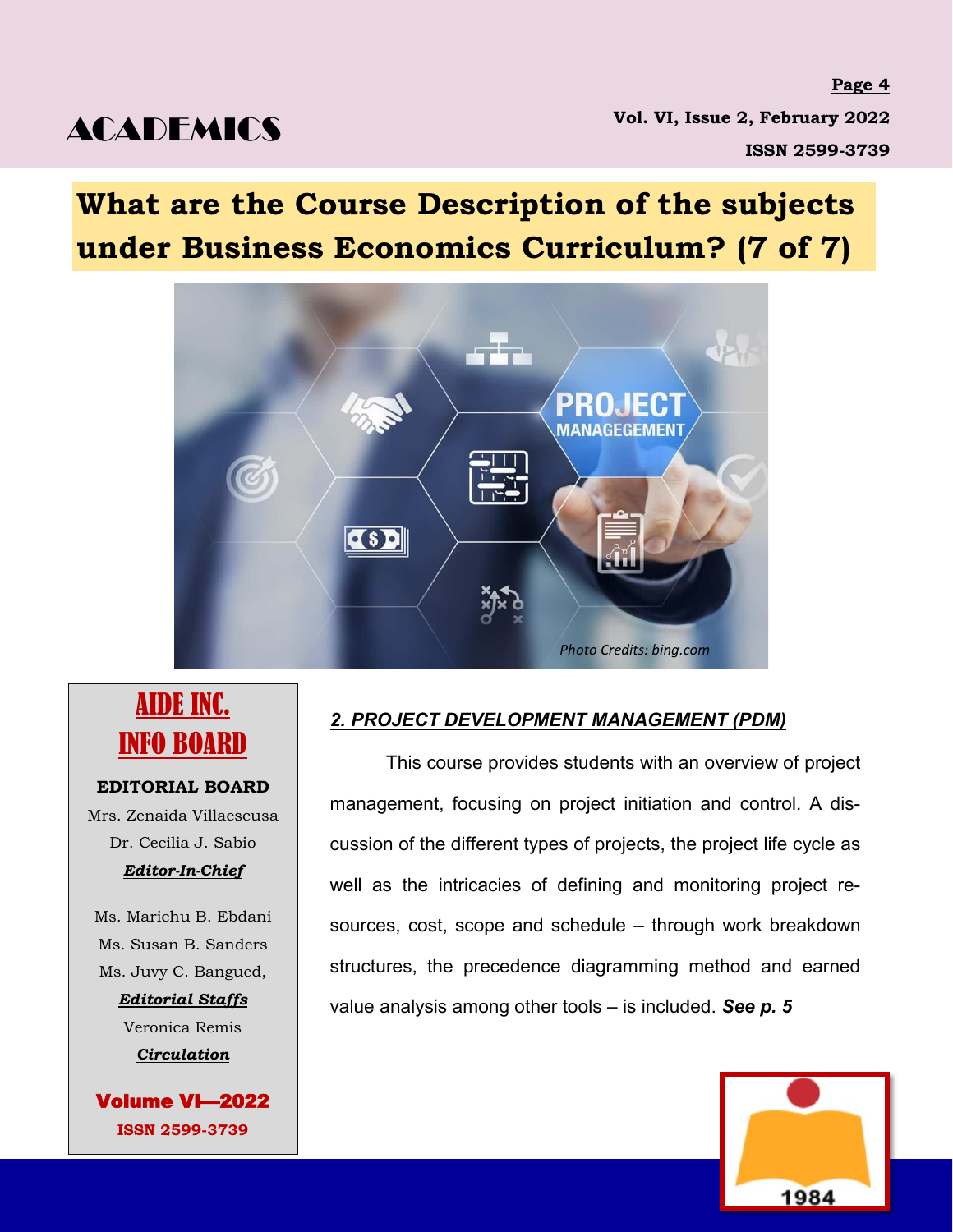### **What are the Course Description of the subjects under Business Economics Curriculum? (7 of 7)**

### *COURSE OBJECTIVES:*

Upon completion of this course, the student should be able to:

- $\Rightarrow$  Understand what a Project is, the Project Life Cycle, Stakeholders and Roles, Challenges and Importance of Project Management.
- $\Rightarrow$  Learn and apply the tools and techniques in initiating and planning a project such as estimating the project budget and cost, developing a project plan, developing a project schedule, management of risks, preparing project proposals, mobilizing the project resources, and evaluating which project to select.
- $\Rightarrow$  Learn and apply different project management processes, tools and techniques from executing, monitoring and controlling, up to project closure.
- $\Rightarrow$  Put together a proposal for a project, present a business case

### *To all our stakeholders, Happy Heart's Day!*